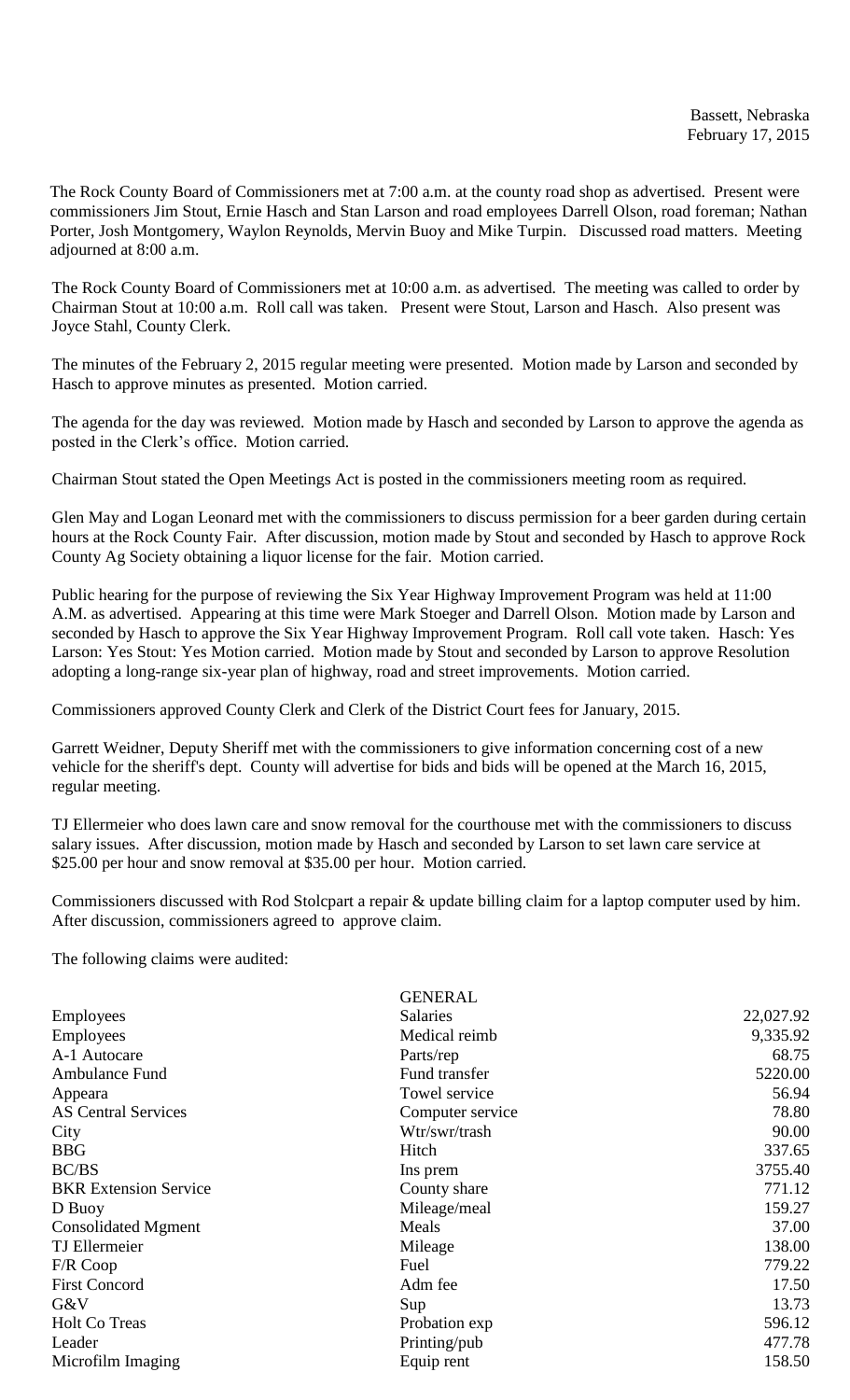| <b>MIPS</b><br><b>Office Depot</b><br><b>OPC</b> | Computer service<br>Sup<br>Sup/maint/file cabinet | 348.69<br>175.83<br>1184.39 |
|--------------------------------------------------|---------------------------------------------------|-----------------------------|
| OnSite                                           | Equip maint/rep                                   | 148.75                      |
| Presto X                                         | Pest control                                      | 48.42                       |
| <b>RC</b> Clerk                                  | Mat retire                                        | 1481.02                     |
| <b>RC</b> Senior Center                          | Inmate meals                                      | 118.75                      |
| <b>RC</b> Sheriff Trust                          | Sup                                               | 36.35                       |
| Scott's                                          | Fuel                                              | 12.72                       |
| <b>RC</b> Clerk                                  | Mat soc sec                                       | 2295.83                     |
| Turp's                                           | Sup                                               | 28.98                       |
|                                                  |                                                   |                             |
|                                                  | <b>ROAD</b>                                       |                             |
| Road crew                                        | Labor                                             | 7157.19                     |
| Road crew                                        | Medical reimb                                     | 4506.48                     |
| A-1 Autocare                                     | Parts/rep                                         | 355.40                      |
| <b>RC</b> Agronomy                               | Propane                                           | 1415.00                     |
| <b>Ainsworth Auto Parts</b>                      | Sup                                               | 55.26                       |
| Ainsworth Ready Mix                              | Material                                          | 216.50                      |
| City                                             | Wtr/swr/trash                                     | 62.00                       |
| <b>Buckles Automotive</b>                        | Sup                                               | 55.50                       |
| D & L Service                                    | Part                                              | 306.43                      |
| F/R Coop                                         | Fuel                                              | 8535.45                     |
| <b>Frontier Diesel</b>                           | Parts/rep                                         | 94.78                       |
| G&V                                              |                                                   | 22.69                       |
| <b>KBR RPP Dist</b>                              | Sup<br>Electricity                                | 105.60                      |
|                                                  | Adv                                               | 9.60                        |
| Leader                                           |                                                   |                             |
| May's Repair<br><b>NMC</b>                       | Material/labor                                    | 940.58                      |
|                                                  | Parts/rep                                         | 11,350.67                   |
| Plains Equipment                                 | Parts                                             | 302.67                      |
| Powerplan                                        | Parts                                             | 865.16                      |
| Razor's Edge Graphics                            | Material/labor                                    | 164.00                      |
| <b>RC</b> Clerk                                  | Mat retire                                        | 483.10                      |
| <b>RC</b> Tire                                   | Tire rep                                          | 197.95                      |
| Sandhill Equipment                               | Parts                                             | 255.62                      |
| <b>RC</b> Clerk                                  | Mat soc sec                                       | 880.91                      |
| Turp's                                           | Sup                                               | 948.13                      |
| <b>US Bank</b>                                   | Sup                                               | 31.58                       |
|                                                  |                                                   |                             |
|                                                  | <b>ROAD/BRIDGE CONSTRUCTION</b>                   |                             |
| Mainelli Wagner & Assoc                          | Engineering services                              | 2655.71                     |
|                                                  |                                                   |                             |
|                                                  | <b>ZONING</b>                                     |                             |
| J Stahl                                          | Postage                                           | 8.00                        |
|                                                  |                                                   |                             |
|                                                  | <b>INSTITUTIONS</b>                               |                             |
| NE H&H Services                                  | Patient care                                      | 93.00                       |
|                                                  |                                                   |                             |
|                                                  | <b>LIBRARY</b>                                    |                             |
| Employees                                        | <b>Salaries</b>                                   | 1268.50                     |
| <b>RC</b> Clerk                                  | Mat retire                                        | 85.62                       |
| <b>RC</b> Clerk                                  | Mat soc sec                                       | 97.04                       |
|                                                  | <b>INHERITANCE</b>                                |                             |
| <b>NPPD</b>                                      | <b>Electricity for Senior Center</b>              | 500.00                      |
| SourceGas                                        | Ntl gas for Senior Center                         | 250.00                      |
|                                                  | 911 EMERGENCY EQUIPMENT                           |                             |
| GeoComm                                          | Maint/consult                                     | 1056.87                     |
| <b>Great Plains Comm</b>                         | <b>Services</b>                                   | 179.88                      |
| <b>Industrial Tower</b>                          | Tower rent                                        | 439.34                      |
|                                                  | OTHER CAPITAL PROJECTS                            |                             |
| Capital One                                      | UTV payment                                       | 225.00                      |
| <b>US Bank</b>                                   | Calculator                                        | 166.66                      |
|                                                  | <b>WEED</b>                                       |                             |
| Employee                                         | Salary/medical reimb                              | 1527.33                     |
| <b>NWCA</b>                                      | Dues/reg                                          | 375.00                      |
| <b>RC</b> Clerk                                  | Mat retire                                        | 52.39                       |
| <b>RC</b> Clerk                                  | Mat soc sec                                       | 107.28                      |
| R Stolcpart                                      | Mileage                                           | 161.50                      |
| Verizon                                          | Service                                           | 53.31                       |